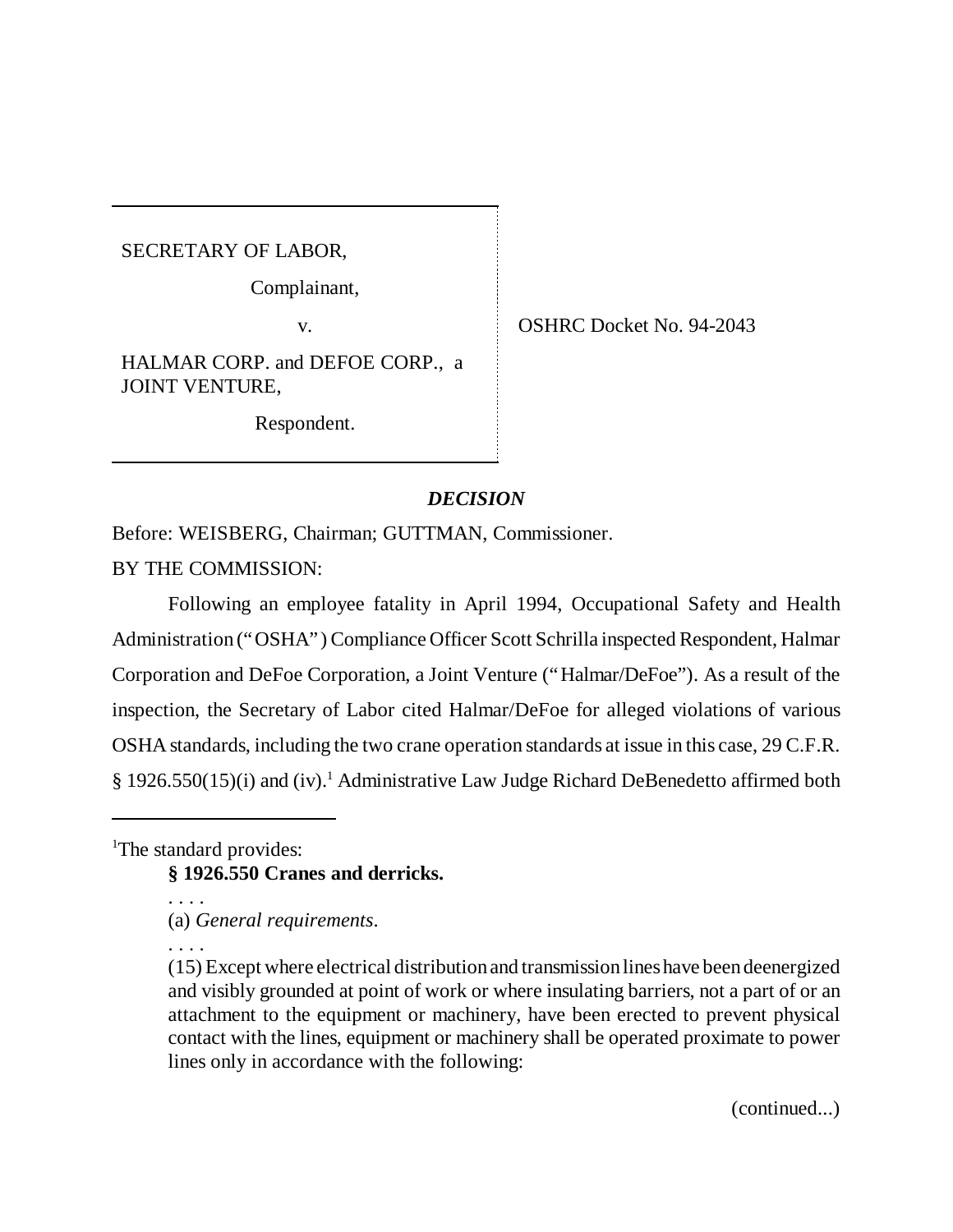contested citation items and grouped the two violations together and assessed a single penalty of \$5000. We affirm the citations, but assess separate penalties of \$5000 for each violation.

## **I. BACKGROUND**

An employee of Halmar/DeFoe was electrocuted on April 14, 1994, when the boom of a crane came into contact with overhead electrical wires. At the time of the accident, a crew from Halmar/DeFoe was placing concrete catch basins along the median of the New York Thruway when the foreman, Manuel Pinho, noticed that the crew had missed a drop location. Because the basin was already attached to the boom of the crane, Pinho signaled the crane operator to lift the basin off the flatbed truck and brace it against the cab of the crane so that the crane could back up. This required the boom of the crane to be fully extended. Without further discussion, Manuel Pinho got into his pickup truck and drove southbound in reverse. As the crane proceeded backwards, crew member Jack Stewart walked to the right of the crane with his hand on the basin, and another crew member, Domingo Pinho, went behind the crane to move barrels and cones out of the way. Edward Flanagan, the crane operator, testified that his attention was divided between the traffic on the right side and an excavated area on the left. Flanagan had backed up the crane approximately 400 feet when he heard a bang, and then saw employee Jack Stewart laying on the ground.

 Dr. George W. Borden, a forensic engineer with an expertise in electrical engineering, testified on behalf of the Secretary that the boom must have come within 3 inches of the electrical wire for electricity to have arced from the wires to the crane. Daniel Perritti, the manager of the Risk Management Department at the Orange and Rockland

. . . .

 $\frac{1}{2}$ (...continued)

<sup>(</sup>i) For lines rated 50 kV. or below, minimum clearance between the lines and any part of the crane or load shall be 10 feet;

<sup>(</sup>iv) A person shall be designated to observe clearance of the equipment and give timely warning for all operations where it is difficult for the operator to maintain the desired clearance by visual means.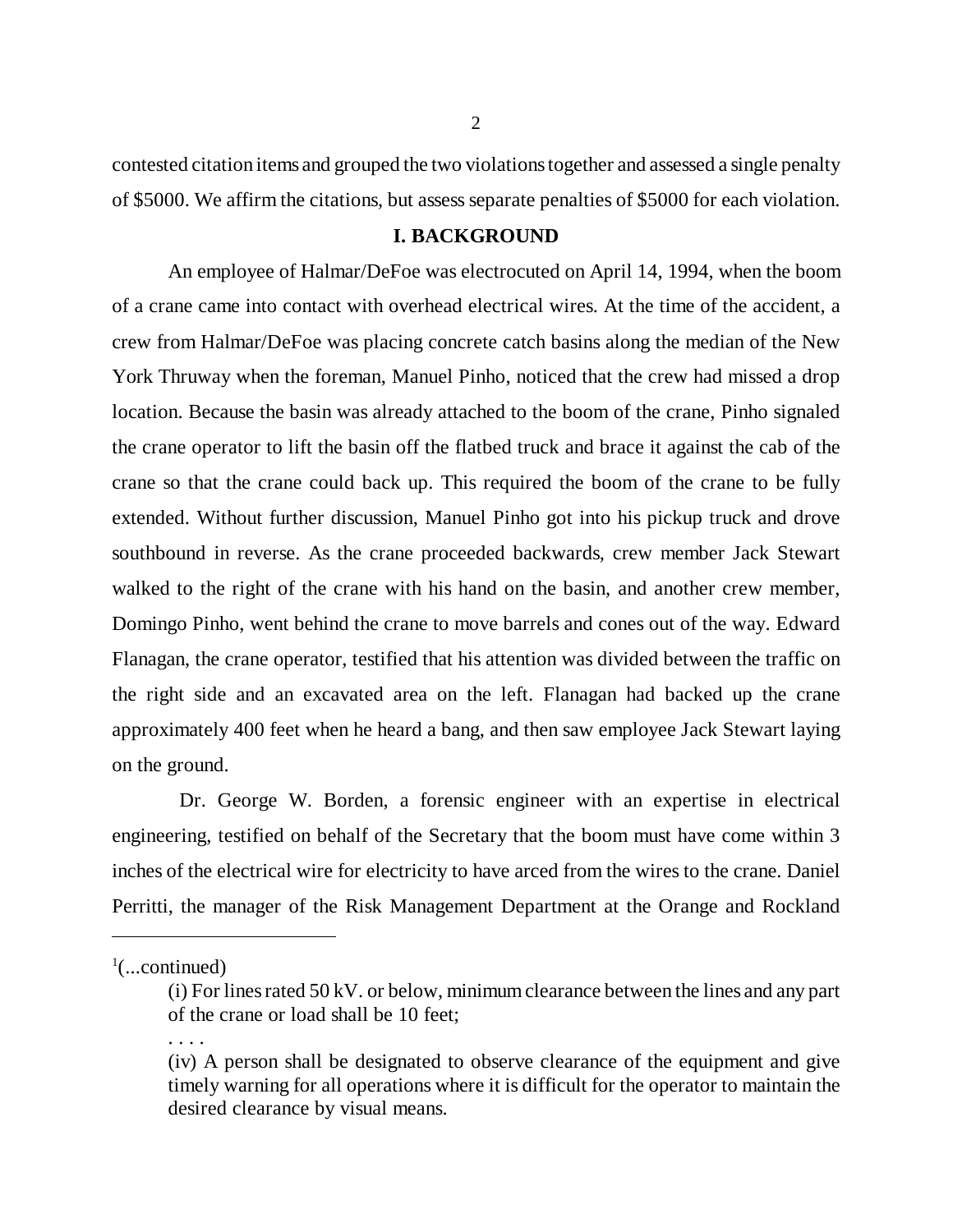Utilities, also investigated the accident and concluded that the crane had come into contact with the wire because the metal conductor of the wire was burned through 30-50 percent. Perritti testified that while Halmar/DeFoe had asked his company to deenergize various electrical lines where they expected to be working, the line involved in the accident was not included in that request.

OSHA Compliance Officer Schrilla conducted employee interviews with Flanagan and Domingo Pinho to determine the cause of the accident. Flanagan stated that the foreman, Manuel Pinho, did not warn any of the crew members about the electrical lines, nor did he designate anyone to watch for them. Flanagan also reported that while both Jack Stewart and Domingo Pinho were signaling him to proceed backwards, they had only been watching for clearance of the traffic and the cones and barrels. Flanagan stated that he had visually checked the area for obstructions where he initially had stopped, but testified that he did not look up while reversing the crane because he was concentrating on the road. Domingo Pinho told Schrilla that he did not think it had been his job to watch for overhead wires because he was only told to move the cones and barrels out of the way. Schrilla concluded that the crew had forgotten to watch for electrical wires because they were concentrating on the traffic and the cones.

At the hearing, Flanagan testified that he had not received any training from Halmar/DeFoe regarding working in proximity to overhead electrical lines, but that he is familiar with the safety rules for operating a crane in the vicinity of high voltage lines from previous training and experience. Flanagan admitted that he had read and signed some documents when he started at Halmar/DeFoe in May 1993, but that he did not recall the content of those papers. Domingo Pinho also testified that while he remembers listening to and signing "safety sheets," he did not remember one involving power lines. Both employees stated that prior to the accident, they were aware that overhead electrical lines ran across the portion of the thruway on which they were working.

#### **II. DISCUSSION**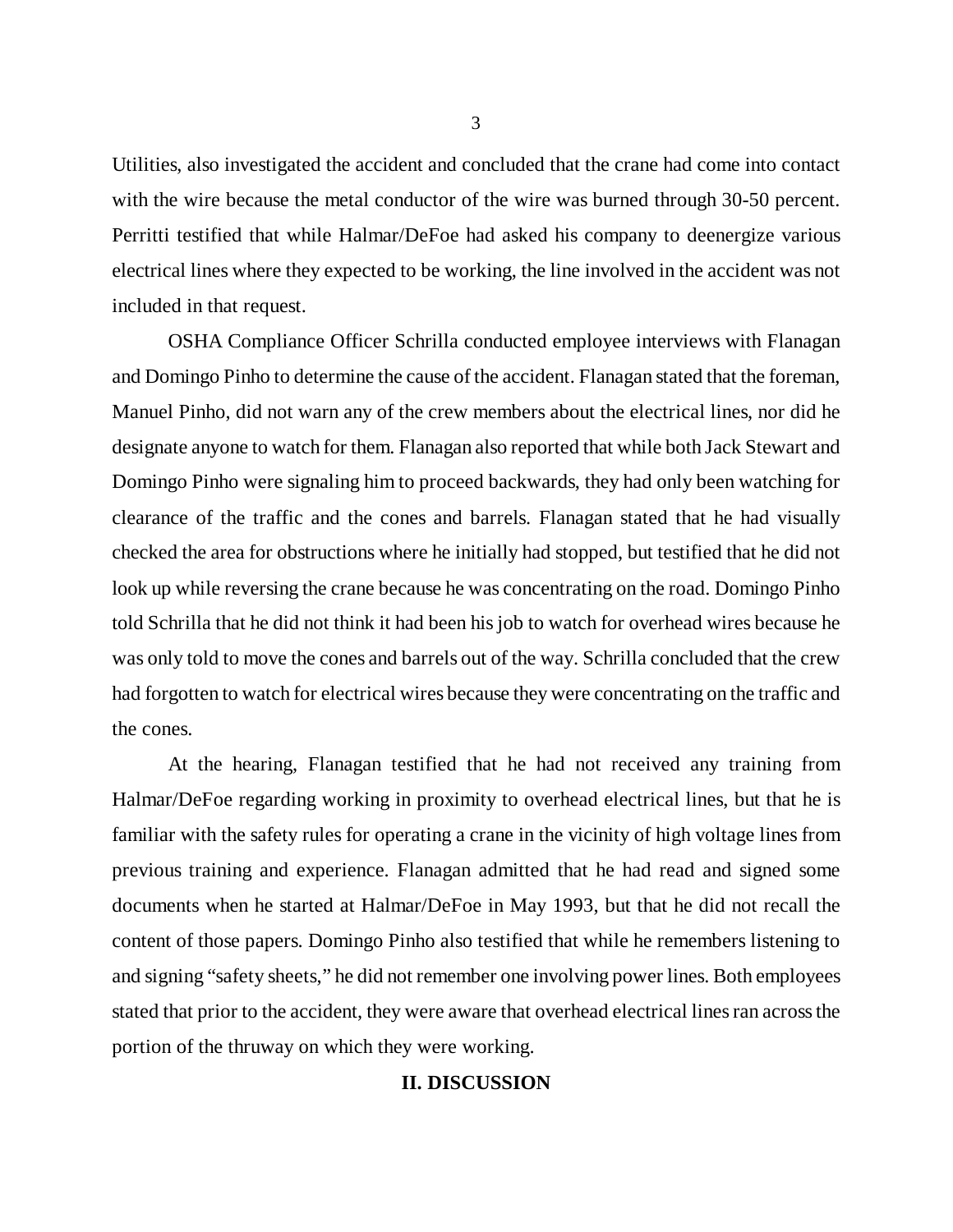To establish a violation, the Secretary must show that: 1) the standard is applicable, 2) the employer failed to comply with it, 3) employees had access to the violative condition, and 4) the employer had knowledge or constructive knowledge of the condition. *Brock v. L.E. Myers Co.*, 818 F.2d 1270, 1277 (6th Cir. 1987), *cert. denied,* 484 U.S. 989 (1987). For the reasons that follow, we find that the Secretary has met her burden of proof for both citation items.

# **A. Failure to Maintain Minimum Clearance of 10 Feet**

There is no dispute that the standard is applicable or that employees had access to the violative condition. Halmar/DeFoe also acknowledges that the boom of the crane must have come within 10 feet of the electrical wires. Therefore, the only issue that remains is whether or not Halmar/DeFoe had knowledge of the violative condition.

We reject Halmar/DeFoe's argument that it did not have knowledge of the violative condition because the project did not call for working near electrical wires at that time. The test for knowledge is whether an employer knew, or, with the exercise of reasonable diligence, could have known of the presence of the violative condition. *Pride Oil Well Svc.*, 15 BNA OSHC 1809, 1991-93 CCH OSHD ¶ 29,807 (No. 87-692, 1992). Reasonable diligence includes "the obligation to inspect the work area, to anticipate hazards to which employees may be exposed, and to take measures to prevent the occurrence." *Frank Swidzinski* Co., 9 BNA OSHC 1230, 1233, 1981 CCH OSHD ¶ 25,129, p. 31,032 (No. 76- 4627, 1981). The fact that Halmar/DeFoe did not intend for its crew to operate the crane near electrical wires does not excuse a supervisor's failure to exercise caution and inspect his worksite when such situations arise. In this case, foreman Manuel Pinho knew that Flanagan was reversing the crane with the boom fully extended. He also knew or should have known that there were electrical wires running across the New York Thruway, having passed under them at least twice that very day.<sup>2</sup> We therefore conclude that had he exercised reasonable

<sup>&</sup>lt;sup>2</sup>The crew passed under the wires as they made their way northbound on the thruway and (continued...)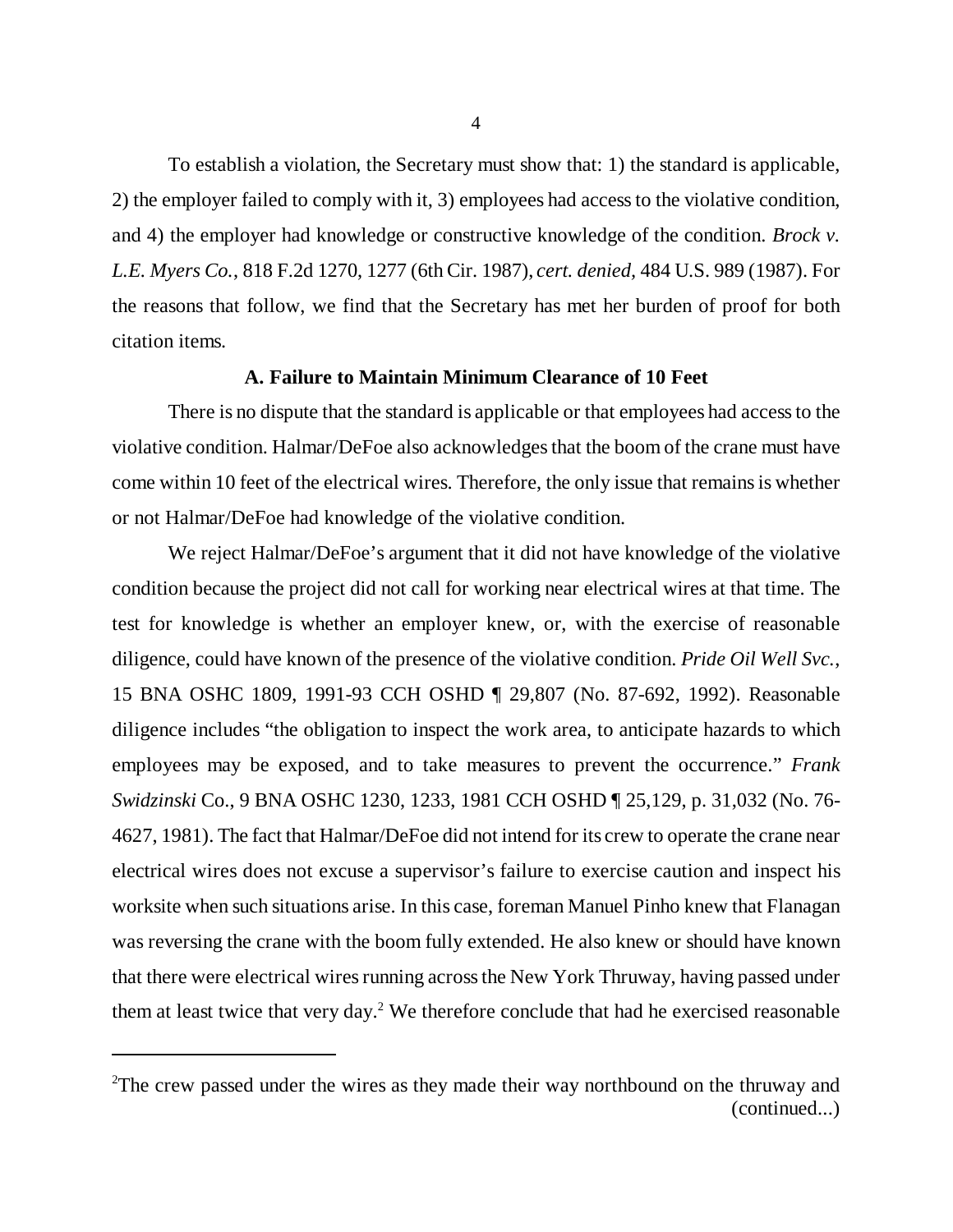diligence, Pinho would have anticipated that the crane might come into contact with those electrical wires. Manuel Pinho's knowledge of the violative condition is imputable to Halmar/DeFoe because actual or constructive knowledge of a supervisor is imputed to an employer. *See Pride Oil Well Svc.*, 15 BNA OSHC 1809, 1991-93 CCH OSHD ¶ 29,807.

We also reject Halmar/DeFoe's claim that the judge erred, under the court's decision in *New York State Electric & Gas Corp*., 88 F.3d 98 (2d Cir. 1996) ("*NYS Electric*"), by shifting to the company the Secretary's burden of establishing knowledge of the violative condition. The Secretary has the burden of establishing a *prima facie* case of a violation; as one of the elements of a violation she must show that the employer knew, or with reasonable diligence could have known, of the violative condition. This case is clearly distinguishable from *NYS Electric* in that the Secretary has affirmatively established that Halmar/DeFoe had either actual or constructive knowledge of the violative condition. Unlike *NYS Electric*, it is uncontroverted that the foreman here, Manual Pinho, is a supervisor. Moreover, the Secretary made a strong affirmative case that, having worked as a supervisor for some time on the reconstruction project, having directed the crane to back-up to place the missed catch basin, and having driven under the power lines twice on the day of the accident, Manual Pinho knew or should have known of the danger posed by the electrical wires. Pinho's knowledge, imputable to his employer, establishes a *prima facie* case of knowledge on the part of Halmar/DeFoe. Thus, the Secretary has established Halmar/DeFoe's knowledge through the evidence pertaining to supervisor Manual Pinho and does not rely on the alleged inadequacy of Halmar/DeFoe's safety program to meet this element of the violation.3

5

 $2$ (...continued)

Manual Pinho had to have passed under them again when he backed up his pickup truck, as he was approximately 200 yards behind the crane.

<sup>&</sup>lt;sup>3</sup>The adequacy of Halmar/DeFoe's safety program is discussed in depth later in this opinion as it relates to the unpreventable employee misconduct defense.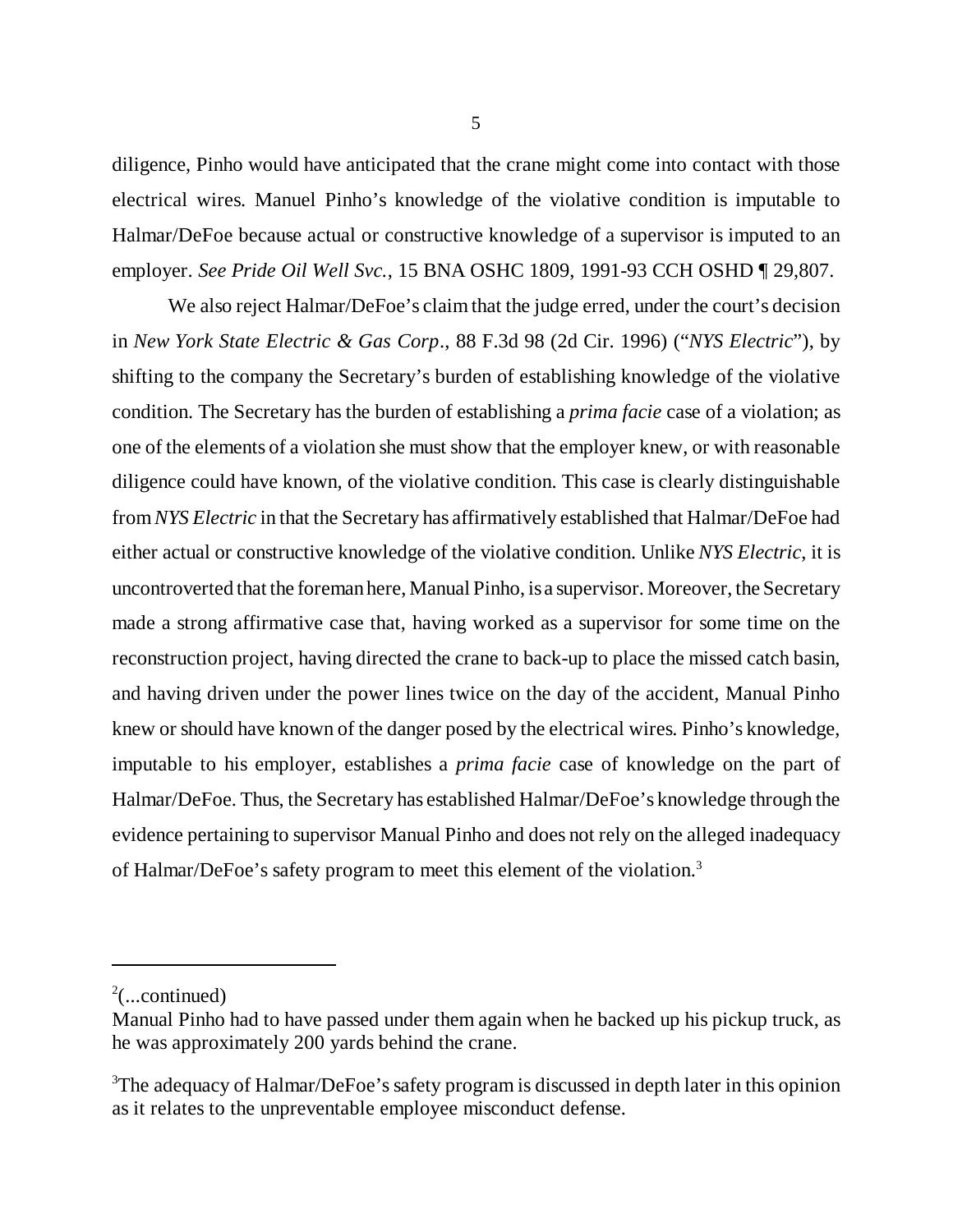Accordingly, we find that the Secretary has proven a violation of 29 C.F.R.  $§ 1926.550(a)(15)(i).$ 

#### **B. Failure to Designate a Spotter**

Halmar/DeFoe maintains that it complied with section 1926.550(a)(15)(iv) because both Jack Stewart and Domingo Pinho were spotters for the crane. That claim, however, is contradicted by Schrilla's testimony regarding his interviews with the employees and Flanagan's testimony that there was no instruction from the foreman about backing up the crane. Domingo Pinho's testimony that Manuel Pinho had instructed him to move the barrels and had told Jack Stewart to stay with the flatbed truck further contradicts the assertion that Domingo Pinho and Jack Stewart were designated to observe for clearance. Lastly, Schrilla's conclusion, with which Halmar/DeFoe agrees, that the crew simply forgot about the wires lends support to the allegation that there was no designation of a spotter. Whether or not Jack Stewart or Domingo Pinho could have functioned as spotters is not relevant to the finding of a violation in this case. The regulation clearly says that a spotter "shall be designated," indicating that affirmative action must be taken by the employer. *See Brennan v. OSHRC (Gerosa, Inc.),* 491 F.2d 1340 (2d Cir. 1974) (holding that 'designate' requires specific and positive action by employer to inform an employee of the existence and nature of his duties). Since there was no designation of a person to observe for clearance from overhead electrical wires, we find that Halmar/DeFoe failed to comply with section 1926.550(a)(15)(iv).

The only issue left is one of knowledge. The regulation calls for the use of a spotter whenever it is difficult to obtain clearance by visual means. In this case, the judge found that the conditions were such that the foreman should have known that a spotter was necessary. Not only was there traffic on one side and an excavated area on the other, requiring the crane operator to focus all of his attention on the road, but the boom was fully extended. As discussed previously, Manuel Pinho also knew or should have known that there were overhead electrical wires under which the crane must pass. However, he left the area without reminding his crew of the dangers of electrical wires and without designating a spotter to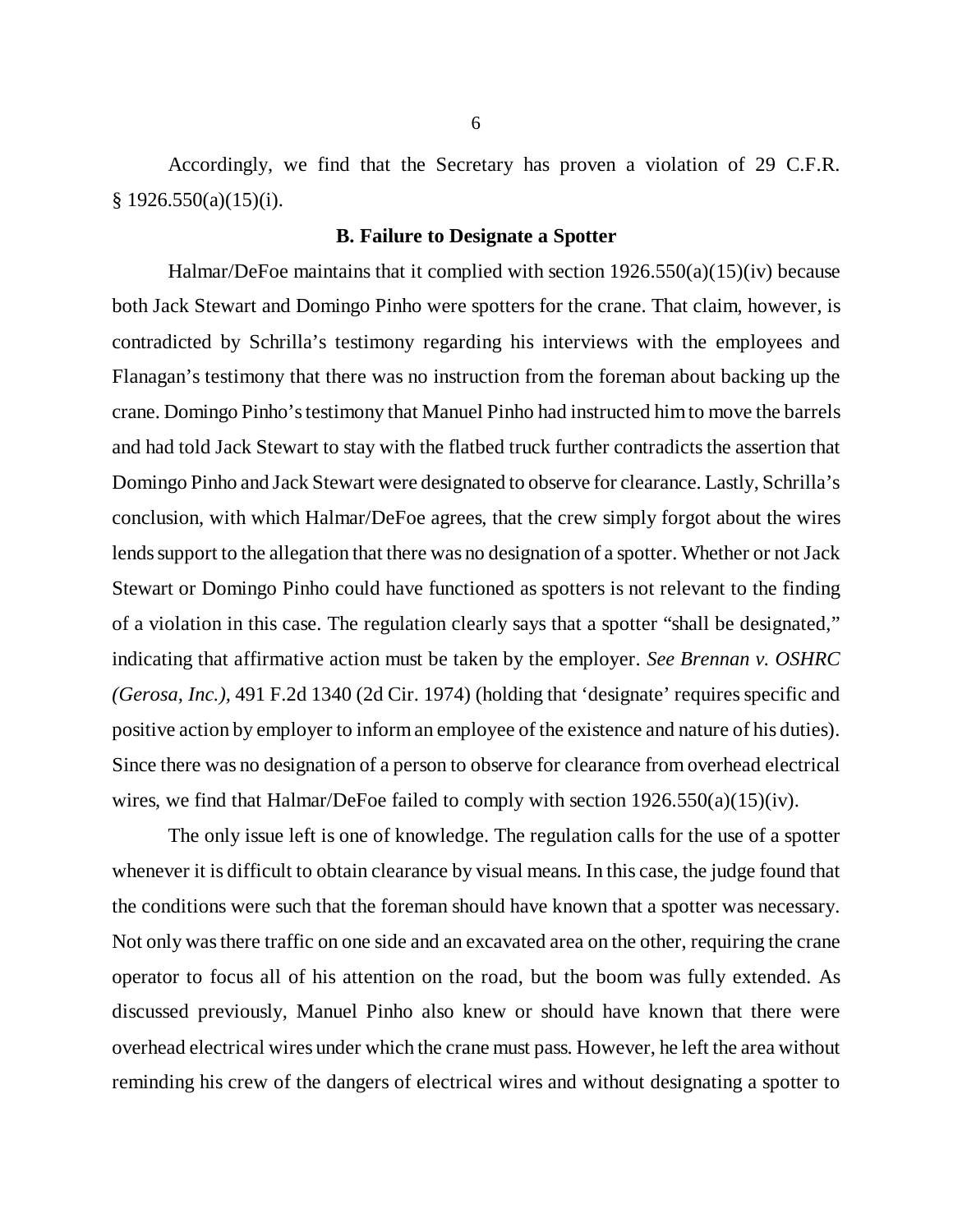watch for wires. Therefore, we find that Manuel Pinho had actual or constructive knowledge of the violative condition. As noted earlier, the knowledge of a supervisory employee is properly imputed to the employer.

 Based on the above discussion, we find a violation of 29 C.F.R.  $§ 1926.550(a)(15)(iv).$ 

#### **III. UNPREVENTABLE EMPLOYEE MISCONDUCT**

Halmar/DeFoe claims that the unfortunate accident was the result of unpreventable employee misconduct because it had a safety program, to which the foreman and crew did not adhere, that adequately addressed working in the vicinity of electrical wires. To prevail on the unpreventable employee misconduct defense, the employer must show that it had: "established work rules designed to prevent the violation; adequately communicated those work rules to its employees (including supervisors); taken reasonable steps to discover violations of those work rules; and effectively enforced those work rules when they were violated."*Pride Oil Well Svc.*, 15 BNA OSHC at 1815, 1991-93 CCH OSHD at p. 40,585. Halmar/DeFoe claims that the conduct of the crew, including the foreman, was unpreventable because they did not expect to be operating the crane around electrical wires and they simply forgot about the wires.

Halmar/DeFoe presented evidence to support its defense. Arthur Lusignan, a project manager for Halmar/DeFoe, testified that the company had a specific written plan to identify overhead electrical wires on the New York Thruway project. The company had made warning signs and mounted them on orange barrels, and had hung orange streamers from some of the smaller lines. If the project called for work directly beneath a power line, Halmar/DeFoe called the power company and requested that the power be shut off. Lusignan testified that the wires were not deenergized on the day of the accident because there were no plans to work beneath them. However, he stated that there were barrels with warning signs underneath the electrical line involved in the accident.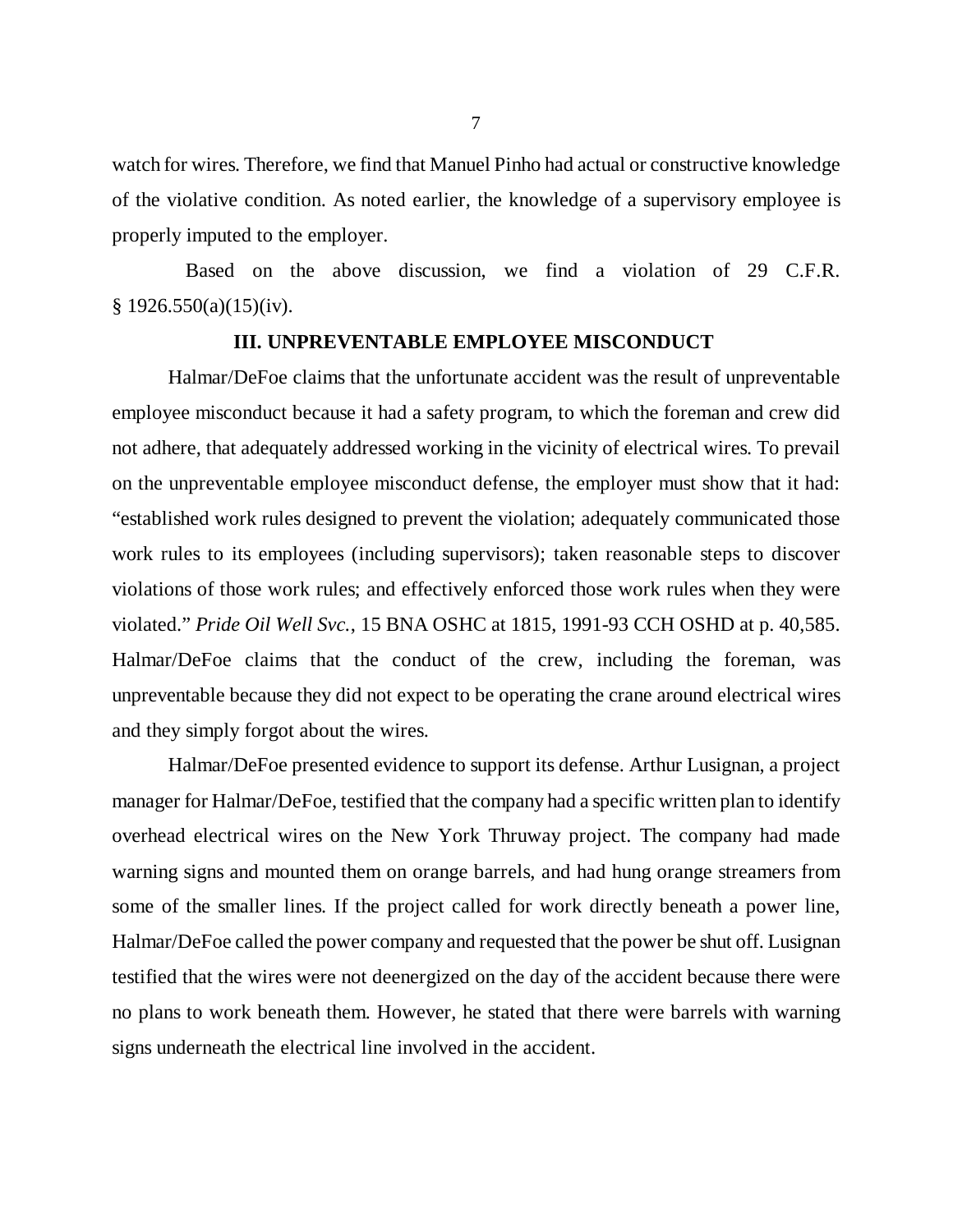In addition to the safety plan for the New York Thruway project, Halmar/DeFoe maintains that it provides its employees with general safety instructions for working near electrical wires. Under the section covering cranes and derricks, the safety manual states that special hazard warnings must be posted so that they are visible to the operator and that any operations near overhead electrical lines must maintain a minimum of 10 feet of clearance. The manual also states that a person must be designated to observe operations when an operator's vision is obscured. A copy of this written safety program is on site at each project, as well as in the offices of both companies. Lusignan also testified that Halmar/DeFoe holds regular monthly staff meetings with management people, at which safety is one of the topics discussed, and that sometimes foremen, like Manuel Pinho, are present. According to Lusignan, the company also trains foremen at annual corporate meetings which cover all the major elements of the safety program over the course of two to three years. In addition, Lusignan testified, Halmar/DeFoe prepares a weekly written "toolbox talk" topic and distributes it to all foremen so that they can talk about it with their employees on a weekly basis. The foreman is required to give the safety presentation, then list persons present and have them sign an attendance sheet. Halmar/DeFoe offered into evidence a "toolbox talk" attendance list prepared by foreman Manuel Pinho and signed by Domingo Pinho, dated March 24, 1994, approximately three weeks before the accident. That talk was entitled "Steel Construction," and included such topics as high voltage, cranes, and electrocution. Halmar/DeFoe also submitted a "Toolbox Talk" dated August 20, 1992, signed by Jack Stewart, which covered high voltage. Halmar/DeFoe submits that Flanagan's admission that he knew it was his responsibility to check for overhead wires and Domingo Pinho's admission that he knew the dangers of electrical wires are evidence that its employees are properly trained.

We are not, however, convinced that Halmar/DeFoe met its burden in this case. Although Halmar/DeFoe's safety program requires cranes to maintain a minimum distance of 10 feet from electrical wires and requires the use of a spotter when the operator's vision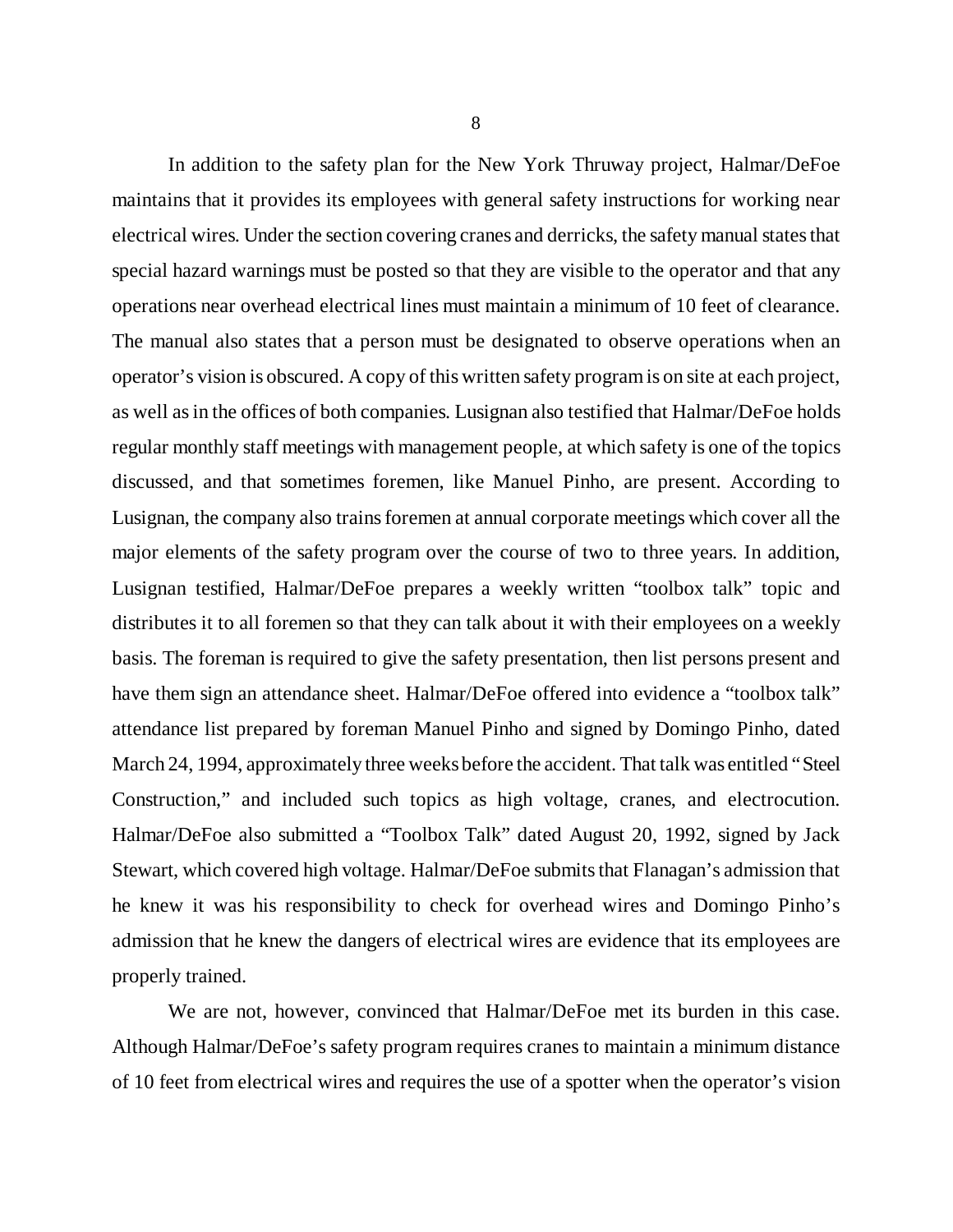is obstructed, we find that Halmar/DeFoe did not adequately communicate its work rules to its employees and supervisors.

First and most importantly, there is nothing in the record to establish that Halmar/DeFoe properly trained its supervisors. No evidence was presented to establish that Manuel Pinho attended any of the monthly management meetings or that the safe operation of cranes near electrical wires was ever discussed. Likewise, Halmar/DeFoe failed to show that high voltage was discussed at any of the annual corporate meetings, or if all supervisors had been present for all the safety training. Indeed, Cosmo Bartolone, a superintendent, did not even know that the spotter rule was in the written program, for he told Schrilla that it was an unwritten rule. The lack of any evidence regarding the training of supervisors with regards to working near electrical wires leads us to the conclusion that the company's work rules were not effectively communicated to its employees.

Second, neither Flanagan or Domingo Pinho remembered being trained in the hazards posed by electrical wires. While Flanagan admitted that he knew it was his responsibility to check for wires, he stated that such knowledge came from past experience and training, not from Halmar/DeFoe. He stated that the "toolbox talks" were not actual meetings, but that the foreman would bring out a piece of paper for everyone to read and sign. He admitted that sometimes he would just glance at the paper and ask for a quick explanation. While there is evidence that Domingo Pinho signed a "toolbox talk" that covered the general topics at issue in this case, it was his testimony that he did not remember it. Third, the safety program, while addressing these hazards, does not effectively explain its work rules to employees. Under the heading "Signaling for Cranes and Hoists" are the words "Standards as Applicable by A.N.S.I.." The safety program does not list the applicable ANSI Standards and Halmar/DeFoe superintendent Lusignan admitted that some employees, such as Domingo Pinho, would not understand the safety instructions. Lastly, the written safety program was not circulated to employees, but instead maintained in the company's offices, with a copy at each work site.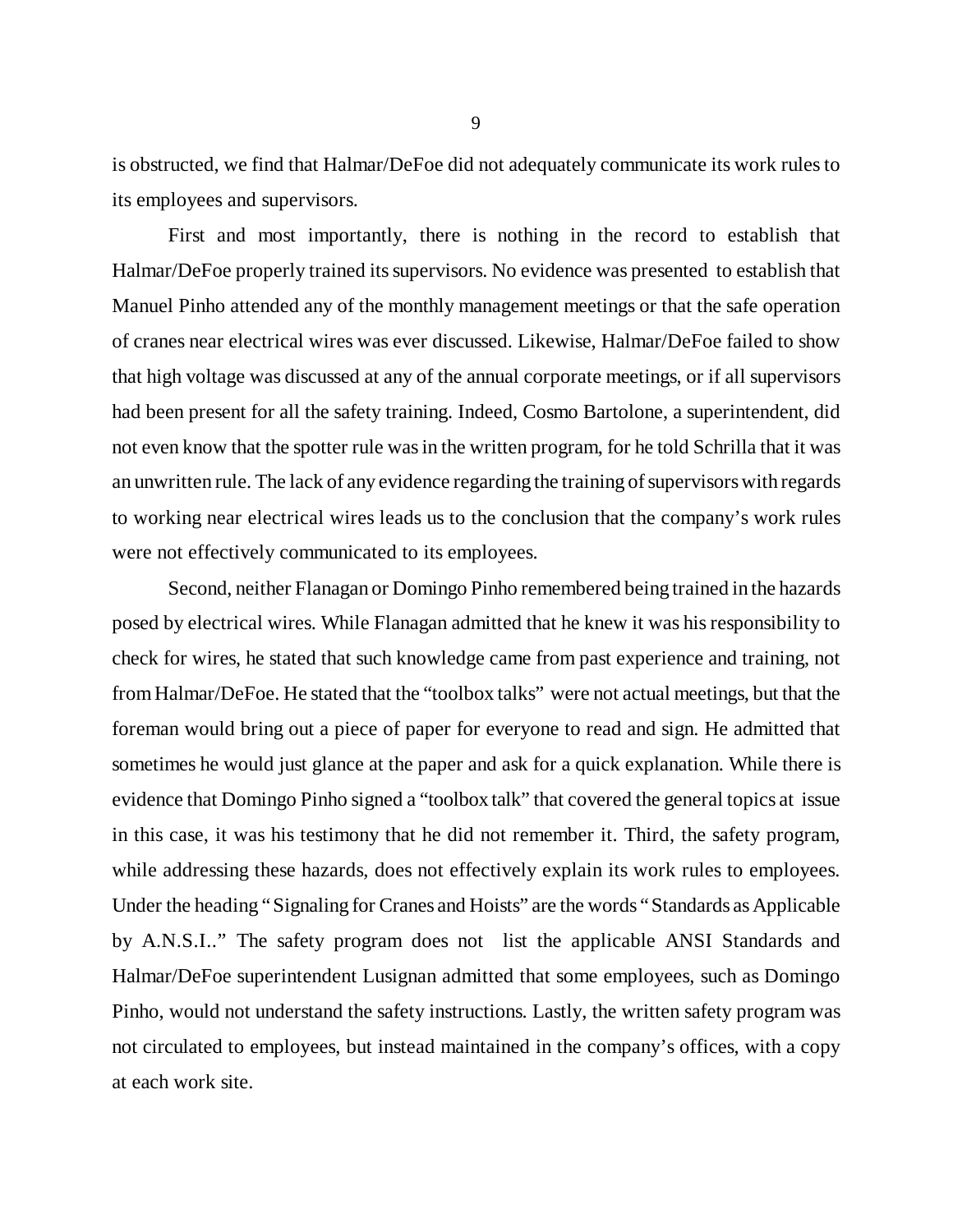Based on the record in this case, Halmar/DeFoe has not met its burden of proving unpreventable employee misconduct in this case. Accordingly, we affirm both citation items.

## **IV. PENALTIES**

Although the Secretary had proposed a \$5000 penalty for each citation item, the judge grouped the two items together for a single penalty of \$5000 on the basis that the violations were so closely related as to constitute a single hazardous condition. The Secretary argues on review that the two citation items should not have been grouped for penalty purposes, but neither party contests the penalty amount.<sup>4</sup>

Previous cases make clear that there is no requirement to group penalties even when closely related conditions are the subject of more than one citation item and a single action may bring an employer into compliance with the cited standards. *See H.H. Hall Constr. Co*., 10 BNA OSHC 1042, 1046, 1981 CCH OSHD ¶ 25,712, p.32,056 (No. 76-4765, 1981). Furthermore, violations are considered duplicative only where they require the same abatement conduct. *See J.A. Jones Constr. Co.,* 15 BNA OSHC 2201, 2207, 1991-93 CCH OSHD ¶ 29,964 (No. 87-2059, 1993). In this case, section 1926.550(15)(i) requires maintaining clearance of 10 feet from electrical wires and section 1926.550(15)(iv) requires the designation of a spotter to observe such clearance. Because the violations involve different violative conduct with different means of abatement, we do not believe, in light of the high gravity of these violations, that the grouping of penalties in this case is appropriate. We therefore assess separate penalties of \$5000 for each citation item.

# **V. CONCLUSION**

We affirm the citation items alleging violations of 29 C.F.R. §§ 1926.550(a)(15)(i) and (iv) and assess a \$5000 penalty for each citation item, for a total penalty of \$10,000.

<sup>&</sup>lt;sup>4</sup>While the issue of penalties was not specifically directed for review, the Commission has the discretion to review the entire judge's decision, including penalty amount, once the case is directed for review. *Caterpillar, Inc.*, 15 BNA OSHC 2153, 2177, 1991-93 CCH OSHD ¶ 29,962, p.41,011 (No. 87-0922, 1993).